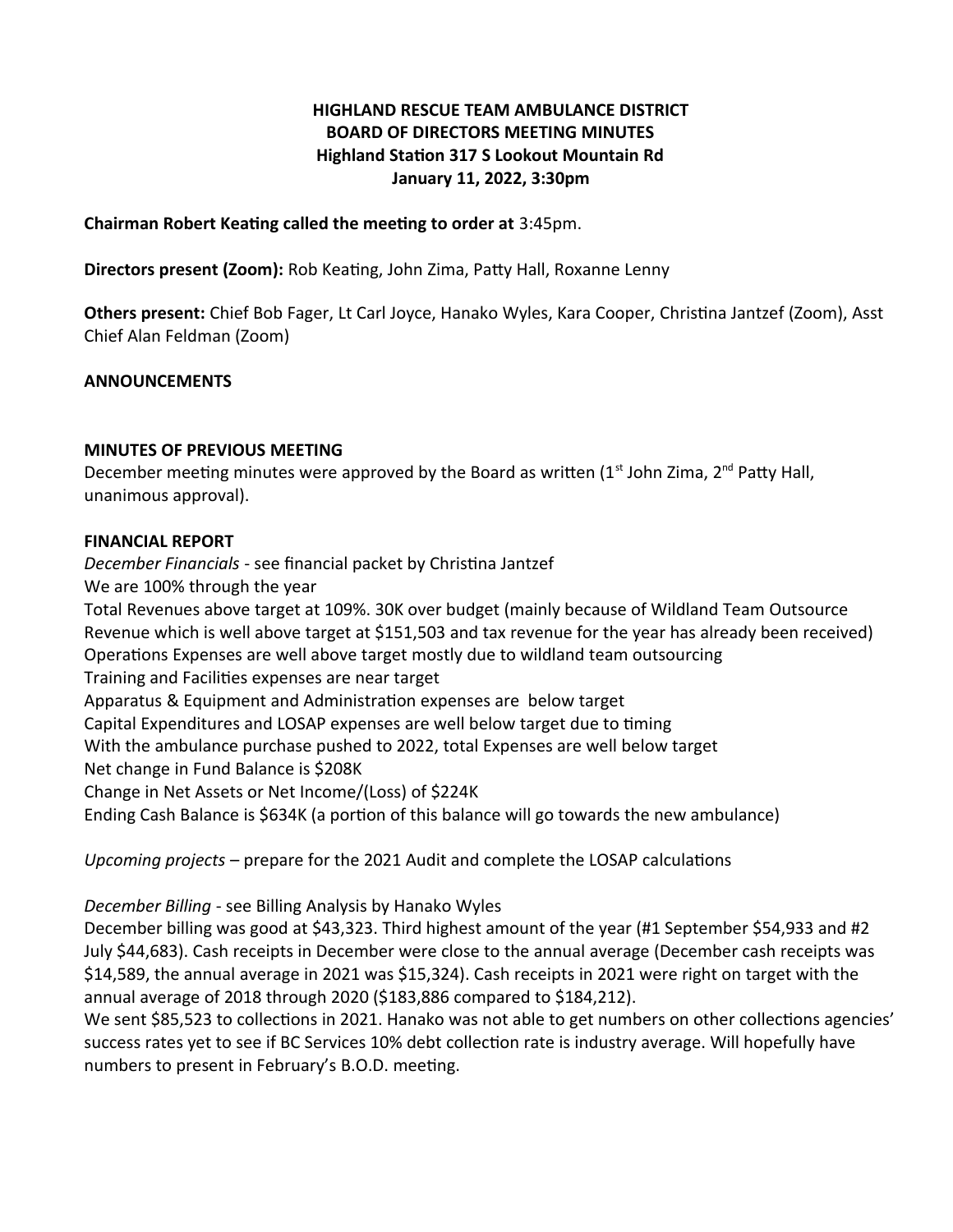## **CHIEF'S REPORT –** See written report by Chief Fager

YTD calls are 755 with 255 transports. 96 calls and 29 transports in December. Lot of calls, not too many transports. A lot of Wind/storm related calls.

*Staffing-* Currently we have 6 paid paramedics (3 FT, 1 PT, 2 PRN), 8 volunteer paramedics (1 still Probationary), 1 volunteer EMT-I, 5 volunteer AEMTs (2 LOA), 27 volunteer EMTs (1 Reserve, 2 LOA, 2 Probationary) and 2 EMRs. Our next Rookie Class starts January 15, 2022 (6 Recruits).

*New Ambulance –* Our ambulance is on the assembly line with an estimated completion of mid-February. Chief Fager emailed a link with pictures to members and the Board.

*COVID –* Several members including two of our paid staff are out with COVID affecting staffing. Fortunately, no one is seriously ill and thus far all open shifts have been picked up by other members. District coverage is good. Our PPE reserves are good. Our rapid tests are not. Tests are backordered and have around a 2-week lead time. Members seem to have caught COVID outside of the station.

### **NEW BUSINESS**

### *Rules and Regs updates-*

Annual training requirement increased to 10hrs, up from 6hrs, of in-house CE training. Members must complete 5hrs in the first half of the calendar year (January-June), the other 5hrs in the second half of the calendar year (July-December). Obsolete references such as mention of pagers and MySpace were removed.

## *Vote to approve the updates to HRTAD Rules and Regulations. Motion made by Director Keating, seconded by Asst Chief Feldman. Unanimously approved.*

## *Election 2022* –

Jan Keating and Chief Fager have been preparing for the May 2022 Board of Directors election. Micky Mill (formerly with law firm Collins, Cockrel and Cole, P.C., now a paralegal with the newly formed law firm Cockrel, Ela, Gresne, Greher and Ruhland, P.C.) will function as our DEO.

Director Lenny requested the election information sent to HRT by CCC be forwarded to Kara Cooper and Dan Kasinec to help them familiarize themselves with the special district's election timeline and process. The information sent by CCC is their interpretation of the law. The last SDA publication has thorough election information content with the election timeline as well. A hard copy of this publication is in the front office and can be found on the SDA website as well.

## *Vote to appoint Micky Mills as DEO and Jan Keating as Deputy DEO for the May 2022 election. Motion made by Director Keating, seconded by Director Lenny. Unanimously approved.* (Resolution to adopt these appointments needed during next BOD meeting)

#### **OLD BUSINESS**

## *QRV replacement-*

Director Keating inquired about the status of purchasing a replacement for the aging QRV 286. Chief Fager is in the midst of working on the grant application to help fund the purchase. The grant is through CDPHE's EMTS Providers Grant Program. This year they have \$4.7Mio to distribute Statewide. The application is an involved process with requests for detailed financial docs and a number of essays. Application deadline is Feb 15. There will be a series of review panels looking over our application packet and interviews. Chief